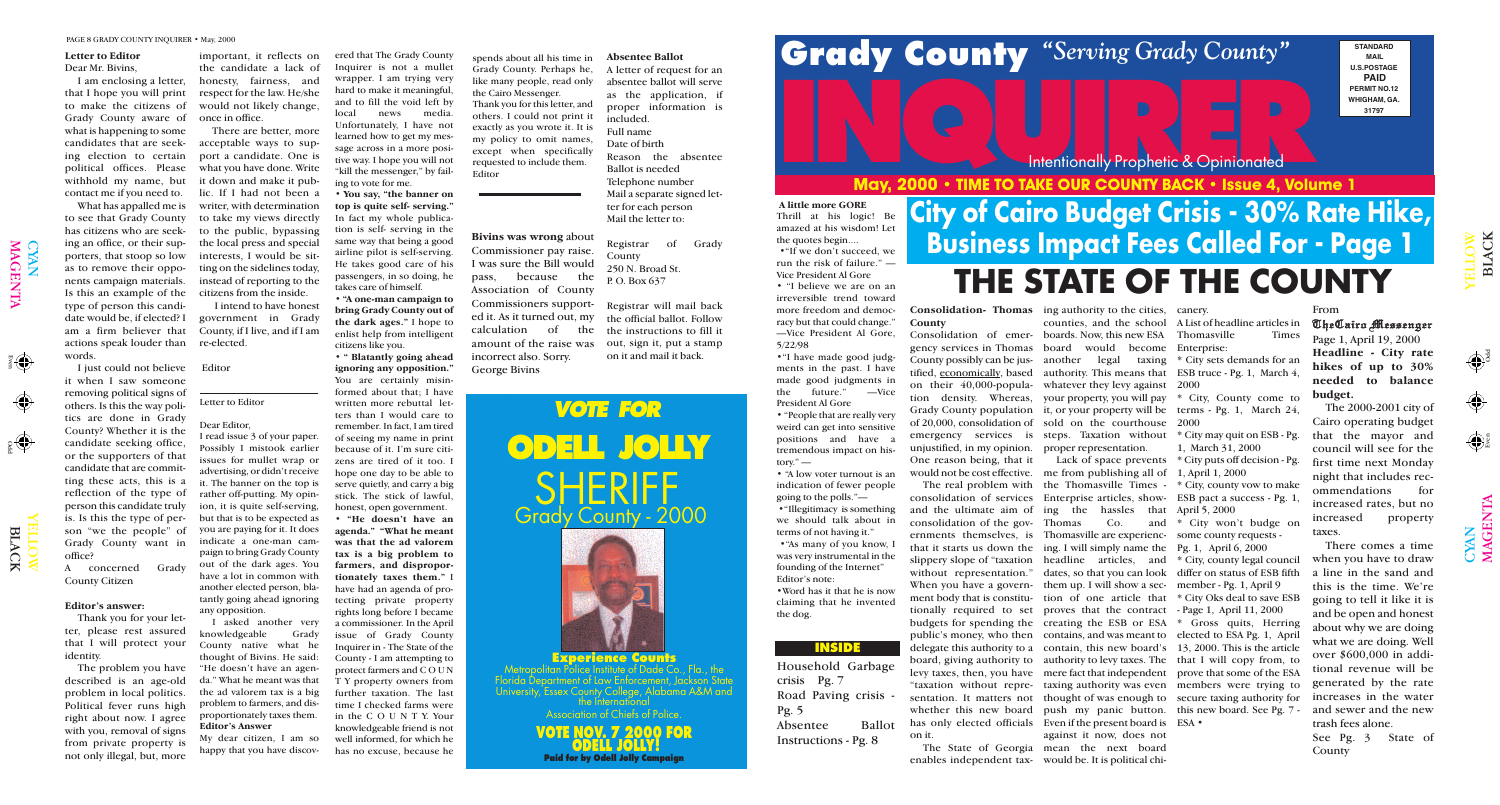M $\blacktriangleleft$ G  $\Xi$  $\bm{\mathsf{Z}}$  $\boldsymbol{\mathsf{\Xi}}$ 

 $\mathbf{\Xi}$  $\overline{\phantom{0}}$  $\blacktriangleleft$  $\bigcup$ K

 $\mathbf{\Omega}$  $\overline{\phantom{0}}$  $\blacktriangleleft$ C K

 $\mathbf{\Sigma}% _{T}=\mathbf{\Sigma}_{T}\times\mathbf{2}^{T}$  $\blacktriangleleft$ G  $\bf \Xi$  $\bm{\mathsf{Z}}$  $\boldsymbol{\Xi}$ 

Odd

Even

Odd Even

**George Bivins** - Editor Phone: 912-762-3200 e-mail: gbivins@rose.net

## from the desk of **THE EDITOR**



Paragraph 5: **and giving the ESA the authority to levy taxes.** Proves, contractually, this board can vote itself authority to levy taxes. Murphy's law says "if it can happen, it will happen."

Note also, that in the first ten out of hand. About 1 1/2 % of unincorporated county citizens are abusing state and coun- Please, come on out and run part of the article, after ty laws. We must all become sanitation police, if we are to have a clean decent place to live. If for office. Call me, 762 3200, nominations, the vote was we do not police ourselves, then severe steps will have to be taken that will cost COUNTY ladies are welcome. You can This solid waste cartoon is presented to emphasize that household garbage disposal has got-have Republican Candidates. citizens another \$600,000 per year in private garbage pickup fees. I do not want this to happen.

taken by paper ballot. That is the normal way to vote for elected chairman, Jan. 2000. Shame. •

> 7 - 4 weekdays. Directions: go East on Collins Rd./MLK Blvd. left turn 10thSt.SW - Go to 6th. George BivinsAve. NW, left turn. The dump is at the dead end.

I have requested another look at county household garbage regulations, and compare them to state regulations. With the goal of rewriting county laws, and putting teeth in them. This would direct the Sheriff to write citations against violators, and would empower commissioners and citizens to bring action against violators. The first result of my action you will us to London, Moscow, see is the words "household garbage only," stenciled on each container.

What household garbage only means is - no dead animals, no farm buckets, tires or Columbia University, and the wire, and no tree limbs or grass, no refridgerators dryers, washers, or furniture shall be put in American academic instituthedumpsters. It means just exactlly what it says "household garbage only." Non household tions. garbage items must be taken (at no charge) to the Cairo city dump. Hours are 7 - 12 Saturdays,

Please encourage everyone to respect these laws. We'll save \$600,000 year.

The camel kept his nose under the tent until someone invited him back in, without benefit of election. Then, once in, efforts were considered to put Joe Camel into the Mayor's chair, again, without being elected. Now, there should not be any doubt what he thinks about the citizen voters.

In the February issue, I wrote the following:

Mayor Czar did not get elected, that's okay, he'll just find a way to run things, innovate, run the city through a puppet, and try again next election. Who is this puppet? Is he or she cunning enough to pull it off, or will the new Mayor and Council stand up, insist upon their authority, and, more important, use it. Head off trouble by firm decisive action to eliminate future trouble.

 $\bigcup$  $\bm{\mathsf{X}}$  $\mathsf{Z}_\mathsf{I}$ 

 $\blacktriangleright$  $\blacksquare$  $\overline{\phantom{0}}$  $\overline{\phantom{0}}$  $\bigcirc$  $\geqslant$ 

 $\langle \spadesuit \rangle$ 

Well, he pulled it off and darn near all the way. He seems intent on running the city, or to prevent anyone else from running it.

What is the attraction to be Mayor? Could it be the cookie jar?

#### **City of Whigham**

bother about managing Services (Volunteer Fire, still smell like a tax.

gall.



SPLOST SPLOST SPLOST and planning for future 911, and EMS). Totaling Republican from Pg. 6 Remember that in the needs? Budgeting will just around \$28,000,000 and why would anyone want to March issue of the become a meaningless some change, maybe destroy a wonderful country Inquirer, I asked you to exercise. Grady County more. A two - percent tax that America had become remember what SPLOST has stopped planning for increase in one whack. from its creation up to about means? That you would be road paving. I feel another Talk about unmitigated 1933. For several months, I

**Allowing those with bad character to govern**

The day after the state of the union speech my newspaper ran color pictures of three psychopaths - O. J. Simpson, Newt Gingrich, and Bill Clinton. You don't find one conscience among the three of them.

> officers. Grady County to, and during this meeting, I suggested a solution, and presented it in writing. No considera-C o m m i s s i o n tion of my suggestion, as yet, by the chairman. It appears that some commissioners favor conhowever,threw out that tra-solidation of dumpster sites from about 80 down to four with compactors. This would force dition when Norton was citizens to drive several miles, resulting in dumping anywhere, in protest. The Board of Commissioners have held a public meeting. Attendence was poor. Prior Republican in your heart.

It says a lot about the bankruptcy of the American culture that is obsessed by three individuals who in a normal society would be hardly worthy of notice. But as polls have confirmed, character counts for nothing these days. Just fame, money, and position.

There was a time in America when even a divorce could damage or end a public career. Today, almost nothing can damage one. Edwin Edwards, a colorful former governor of Louisiana, once quipped to the press, "The only thing that would hurt me politically would be to get caught in bed with a dead girl or live boy."

In Massachusetts, even that probably wouldn't matter. Rep. Gerry Studds got caught in bed with a live boy and was handily re-elected. Rep. Barney Frank fell in love with a mail-order male prostitute and got re-elected. Sen. Edward



Kennedy would have gotten caught with a dead girl, but he left her to drown and then lied about it. He's considered the state's most distinguished son.

Well, liberals who wanted to convince Americans that tolerance was the only virtue required of postmodern man ought to be happy. Americans are about the most tolerant people since the Romans of the fifth century.

It dosen't strike me as virtuous, however, to be tolerant of incompetence, stupidity, greed, vice, lying, irresponsibility and the breaking of oaths and vows. But, what do I know? I'm well outside the mainstream, and considering what's floating in that mainstream, I'm darn glad I am.

Option Sales Tax. It is the authorities won't put two and over again in Grady trait of Lenin, Karl Marx, fairest tax of all. Yes, but SPLOSTS out there at the County: "we must vote for Prison Letters of Antonio Do you think governing You have heard over tion, read many books, porhave pondered that ques-

hearing it a lot? It means SPLOST coming on. Special Purpose Local the problem is that it is same time? Think again, sales tax or we'll have to Gramsci, etc.

It does kind of puzzle me, though, why

folks think that they can be well-governed by liars, cheats, thieves and profligates. It may sound revolutionary in these dumbing-down days, but there is a connection between the quality of government and the quality of the governors.

> another tax. The question Thomas County and City raise property taxes." Hey, I am a Republican because is, do we want another tax? of Thomasville are floating it all comes out of the same it is the only chance we have If governing authorities one for schools and one pocket. A tax is a tax, and to reestablish our American can rely on SPLOST, why for ESA - Emergency by any other name it will Culture. The Republican Party is not perfect, but it is conservative, religious, and respects our history. You will not see a Republican crack jokes on TV about what he was able to get away with, as Clinton recently did.

The system of government is just a mechanism. Whether the mechanism of the Justice Department, for example, is used to pursue justice or commit injustice depends on the character of its commanders.

The bureaucracy of the Third Reich was not evil. It was just a bureaucracy. It was used to commit evil acts. The government apparatus in any country, including ours, can also be used to commit evil if evil people command it. Chracter dosen't matter? Great God, what a stupid belief that is.

Better take a tour of the killing fields and bone yards in Europe and the former Soviet Union, in Cambodia, in Africa and in Asia. Do you think Fidel Castro's character dosen't matter? Hitler's? Stalin's ? Pol Pot's? There you can see just what an evil government can do when men of bad character are in charge of it.

What makes Americans think they alone are immune to the consequences of allowing people of bad character to occupy the seats of government power? Do they think we can't lose our liberty? Do they think our economy cannot be

looted and our families bankrupted? Do they think our children cannot be reduced to serfs? Do they think we can never know the firing squad and labor camp?

Wake up, brothers and sisters. Happiness and good government are the exceptions of human history, not the rule.

We have been a lucky people and blessed surely beyond what we merit. Millions have died in our own century because of the evil chracter of men who ran their governments.

This nonchalant, flippant, cynical attitude that character doesn't matter can land us in a hellish situation if we don't wake up and attend to our civic responsibilities. Self government means just that - that we have to attend to public business, and we do that by putting not the worst or most mediocre but the best and most outstanding people we can find in public office.

Remember, even God's patience has its limits, and luck changes.

**Charley Reese is a columnist with the Orlando Sentinel.**

George Bivins

**Republican Clarion Call**

We are engaged here in a great battle to save America, to save Grady County from the Democratic Party's

**See Republican Pg. 3**



#### Groun discussed his reasons for resigning from the emergency<br>environ punel.

"It's just entremely hard to try to sit down and conduct estness and make rational decloicing when the city keeps tolling you it's our way or no wax" Gross said.

He supports the panel. "It's<br>just too much of a heade," the <u>ammissioner seld.</u>

Herring said he has no problara with a fifth member on the **ESA board**, as called for in local Ingislation astablishing the panel, but hes not bash elected. He mid he does not agree with two previous city request in the smergency as vices con-<br>solidation: Switching entergunny medical service (EMS) licarning from the county to the<br>ESA and giving the ESA the su-<br>finality to lavy tames.<br>For the ESA to hold the ESB

Hespes would bring about the<br>possibility of privathesian of ambulance services, Herring<br>said. A private company he explained, could "gone out" areas where a lot of indigent reeldarda Live.

#### Suntor reporter Politicians can be meshal at (912) 226-2400, ant. 220.

My father was a Democrat, he had to be a Democrat in the small rural area of Georgia, if he wanted to survive and prosper. Perhaps your dad was up against the same situation in Grady County. Perhaps he had to be a Democrat and drive a Ford, since the bank president owned the Ford Dealership.

I want the Republican Party to grow in Grady County. To grow, we must qualify as an Independent, just be

 $\mathbf{\cup}$  $\bm{\mathsf{X}}$  $\mathsf{Z}$ 

 $\blacktriangleright$  $\blacksquare$  $\overline{\phantom{0}}$  $\overline{\phantom{0}}$  $\bigcirc$  $\geqslant$ 

Soon, I hope to write and publish a story on how and why America got from Teddy Roosevelt to William Jefferson Clinton, Hilary & Gore. The journey will take Frankfurt, New York -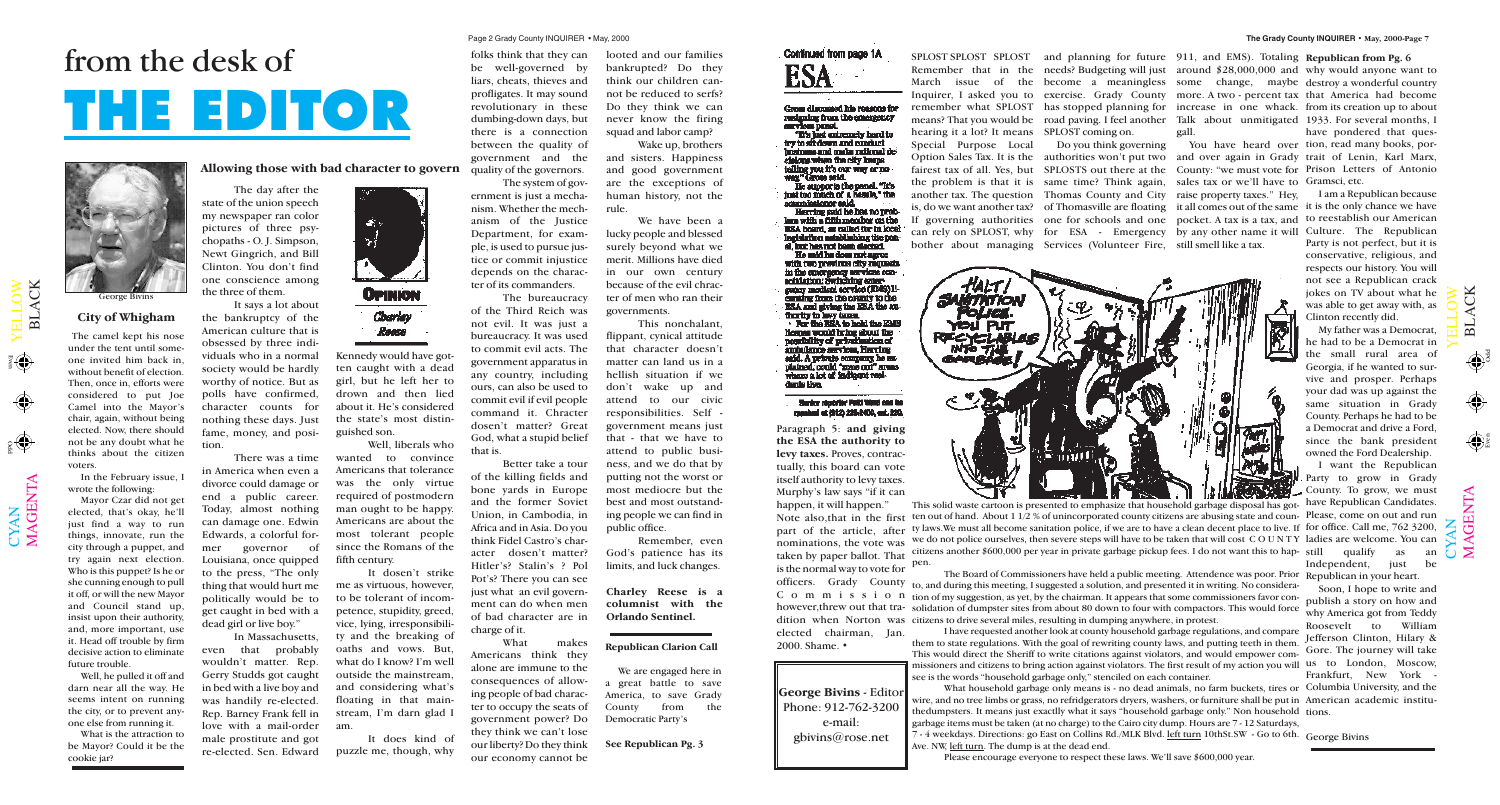M $\blacktriangleleft$ G  $\Xi$  $\bm{\mathsf{Z}}$  $\boldsymbol{\mathsf{\Xi}}$ 

 $\mathbf{\Xi}$  $\overline{\phantom{0}}$  $\blacktriangleleft$ C K

 $\bigoplus$ 

 $\bigoplus$ 

 $\mathbf{\Xi}$  $\overline{\phantom{0}}$  $\blacktriangleleft$ C K

 $\mathbf{\Sigma}% _{T}=\mathbf{\Sigma}_{T}\times\mathbf{2}^{T}$  $\blacktriangleleft$ G  $\bf \Xi$  $\bm{\mathsf{Z}}$  $\boldsymbol{\Xi}$ 



## **READER'S PAGE** The Citizen's Oversight The Proposed budget and the proposed budget of the proposed budget and the proposed budget of the proposed budget of the proposed budget of the proposed budget of the proposed budget of the proposed

Odd Even

includes very little in the conditioned city people way of capital and infra-to believe they are being structure improve-double taxed, by city ments.

#### **ments:**

You notice on page 1, in should pay more, the Inquirer masthead: because they are profit-Intentionally Prophetic ing. Get busy fellas, ask & Opinionated.

city property owners profiting.• about as much as it can. That it needs to consider "Impact Fees," on business and future growth. That business is only paying taxes, and for services just like ordinary people, but business is profiting.

upon us. We can all George Bivins, with a politexpect to be on our ical personality that would We already see the intrepid Republican Oversight Commissioner

> Now, with this increase in utility fees, they might as well have raised property taxes. The money is coming out of the same pocket. Now, citizens can see business special interest influence on the city council.

**Inquirer Editor's com-**ernment is overtaxing For over three years I wouldn't like to divvy have said that city of up a little extra, Cairo was in a budget because, after all, the crisis. That it has taxed Chamber members are The proposed budget special interests have and county. No, city govthem. Business the Chamber if business

 $\blacktriangleright$  the political season is Group worst behavior for the next make a crocodile proud, several months. Many of furiously working to cut us look forward with much Turncoat Charlie's feet anticipation as riverbank right out from under him. philosopher and steadfast Oversight Group member the Messenger seems to Walter Lewis runs against have taken a change of that turncoat ex - Oversight

> I have also been saying for well over a year that what is behind this consolidation mania that is pushed by the Cairo Messenger, for consolidation of services and consolidation of governments themselves, is so that, C O U N T Y property owners can be stuck with the infrastructure cost for the continued growth of the city of Cairo. That the Messenger and other

#### **State of the County - from Pg. 1**

**Commentary By that** and beyond. **illustrious man of letters: Mark Swain**

Group Commissioner and chief wolf Charles Norton. Of course, there will

always be those that say Prince with about the best there is really no such Oversight Group in Grady County. This false charge, of course, is undoubtedly fomented by political adversaries and special interests most likely headquartered out of the Cairo Benny Prince some good Messenger offices.

**Grady County Political** throughout the County

Likewise, these same political scoundrels will surely claim that Mark Swain is simply a fictious character created out of the fertile mind of some nonexistent Group member.

 $\bigcup$  $\bm{\mathsf{X}}$  $\mathsf{Z}_\mathsf{I}$ 

 $\blacktriangleright$  $\blacksquare$  $\overline{\phantom{0}}$  $\overline{\phantom{0}}$  $\bigcirc$  $\geqslant$ 

 $\langle \spadesuit \rangle$ 

Grady County, the store grams are not working prices stay about where enough to stem the tide. they were? What gives Threats to cut farm suphere? Are our farmers ports are constant, causprofiting from these high ing insecurity through prices? No, they are not out the farming industry. and that is a shame. I'll This is no way for our tell you how farmers and farmers to have to live. citizens in Europe han-His return on investment Most food in Europe, it. One day in America, in the stores, is imported we will kiss the feet of and very expensive. our farmers, if only he Farmers peddle their will crank up his tractor production directly to and go to work. But for the citizens. Local gov-what, \$2 corn that cost ernments make it easy by him \$2.50 to grow? not regulating the Instead we regulate his process. Local govern-land, tax his land for ments block off certain what he would sell it for, streets to traffic during if he were to sell it, and if I would support farm-land, subdivision regulaers building little stands tions prevent him from on wheels all over the fully profiting from the no regulations. I would are afoot by special interencourage, in every way ests to consolidate serpossible, citizens to buy vices and governments, directly from the farmer. so they can get at the Something has got to be farmland for even more Government farm prois as low as I've ever seen he decides to sell his Now plans

Yesterday, when I got ers. His previous cash back from the grocery flow cow was hogs. store, I glanced over the When the hog market cash register printout dropped to as low as 8 and discovered that one cents per pound on the bell pepper cost \$1.67 hoof, the hog industry cents. One yellow ordi-was killed in Grady nary onion cost \$1.06. I County. If and when hog assume it was imported, prices recover, it will take or was it? Have you years to rebuild the cash flow for our farm-

Interestingly I am told

Oh well, whatever the case, the Oversight Group like that legendary mythological phoenix of and its special interest old seems to once again be friends, flush from the vicrising up from the ashes tory of causing Charles this political season. This Norton to roll over and go of course is sure to send against the people that put shudders of fear and trepi-him into office, figure dation amongst Grady maybe they will have a County special interests chance to turn Benny and political operatives Prince as well.

heart on Commissioner Benny Prince. For two years now the Messenger has done all it could to ignore Commissioner it could say about him in the past was that he liked to fish. Now wonder of wonders after Walter Lewis declared to run against Charles Norton the Messenger decides to give publicity.

I take great interest and pride in deciphering the Messengers real sinister agenda from reading between the lines. What I read is that the Oversight Messenger has decided to hedge its bets a bit just in case George and Walter both win in the upcoming election. The messenger

This way special interests could still maintain their three-vote

majority even if they lose Turncoat Charlie. I for one think it would be a hard sell and am told that Benny is already aware of the scheme.

> I confess that in America I saw more than America; I sought the image of democracy itself, with its inclinations, its character, its prejudices, and its passions, in order to learn what we have to fear or hope from its progress.  $\sim$  Alexis de **Tocqueville**

 $\mathbf{\cup}$  $\bm{\mathsf{X}}$  $\mathsf{Z}$ 

 $\blacktriangleright$  $\blacksquare$  $\overline{\phantom{0}}$  $\overline{\phantom{0}}$  $\bigcirc$  $\geqslant$ 

Commissioner Norton is going to be pretty sore like Jack Drew, John Harrell, and Ronnie Johnson before him, with the turning of the nonexistent Oversight Group against him. But, even though many of us nonexistent members are finding it hard to turn against one that we thought was one of us, we must do so. We figure Commissioner Norton has it coming being that he turned his back on his supporters once he came into office and joined the ranks of the enemy. As one exsupporter confided, Charlie joked about being a tobacco chewing red neck commissioner but once in office he dons a suit and tie and joins the elite of the County. Editor's Note:

I do not know the identity of this person. I received the letter anonymously.

I would like to know him/her because he/she sure can write well. I could use some writing lessons. This person must be a member of the nonexistent Oversight Group.

5/3/2000

noticed that even when herds. sweet corn is in season in dle this problem.

market days.

county, no licenses, and done to provide a steady taxes.

Citizens should contact their representatives and convince them to tax farm land based on its productive capacity. Several states have done this, Florida for one. It would take a groundswell of citizen effort to get this done. I will help get it started by providing addresses and names of Senators and Representatives. I will use this newspaper to help get it organized. Something has got to be done specifically for our farmers. I will run free advertisements for farmers U - Pick, etc. Call me well ahead of picking date. citizens lets not wait until we are hungary to do something.

The General Assembly tries to resolve economic conditions in rural areas by generally encouraging business development. This does not help the farmer directly and specifically. Indeed, if anything, it causes his property taxes to increase.

Farmers, talk to your neighbors, create a little informal co - op. Your neighbors will help you, I will help you, and the Grady County Commission will help you.



The moral of the cartoon above is:

"A Democracy cannot exist as a permanent form of government. It can only exist until the voters discover that they can vote themselves largess from the public treasury. From that moment on, the majority always votes for the candidate promising the most benefits from the public treasury, with the result that a democracy collapses over loose fiscal policy .... always followed by a dictatorship." Alexis De Tocqueville - 1839

shameless intention to create a socialist state. You have seen the intentional creation and expansion of the welfare state, the destruction of our school system, the breaking apart of our families.

Let us see what Alexis de Tocqueville said about Democracy in America 1831 to 1835:

His conclusion from his book Democracy in America 1835:

"A democracy cannot exist as a permanent form of government. It can only exist until the voters discover that they can vote themselves largess

See Republican Pg. 6

**Republican From Pg. 3**

from the public treasury. From that moment on, the majority always votes for the candidate promising the most benefits from the public treasury, with the result that a democracy collapses over loose fiscal policy... always followed by a dictatorship."  $\sim$  Alexis de Tocqueville

Have we not seen very recently Al Gore, Bill Bradley, and Hilary at the Apollo Theatre in Harlem, with Al Sharpton, promising to double Title 1 Federal Funds to inner city schools? Schools that are little more than baby-sitting services. Title 1 has cost Americans 120 Billion dollars over 35 years. **Continued this Page**

Alexis de Tocqueville knew what he was talking about. Yes, I know that Bill, Al, and Hilary mean well, but consider this: "The problem with well - meaning rulers is that "they mean well, but they mean to rule." Friedrich A. von Hayek

With all the common sense and information that exists on the subject of Democracy, and on the destructive effects of a welfare state, one can only conclude that nobody is stupid enough not to know, so the destruction must be intentional. It is intentional. It is a kinder, gentler, fuzzy form of communism, called socialism. Please remember, I have lived among Communist, Fascists, and fuzzy socialists. You would not believe the unhappiness on the faces of people on the streets of Moscow, Budapest, Prague, or Belgrade in the 1970s. You could drive through East Germany in the springtime and see no flowers in the window containers, so common in West Germany. What has me totally baf-

fled is See Republican Pg. 7

#### **Republican from Pg. 2**